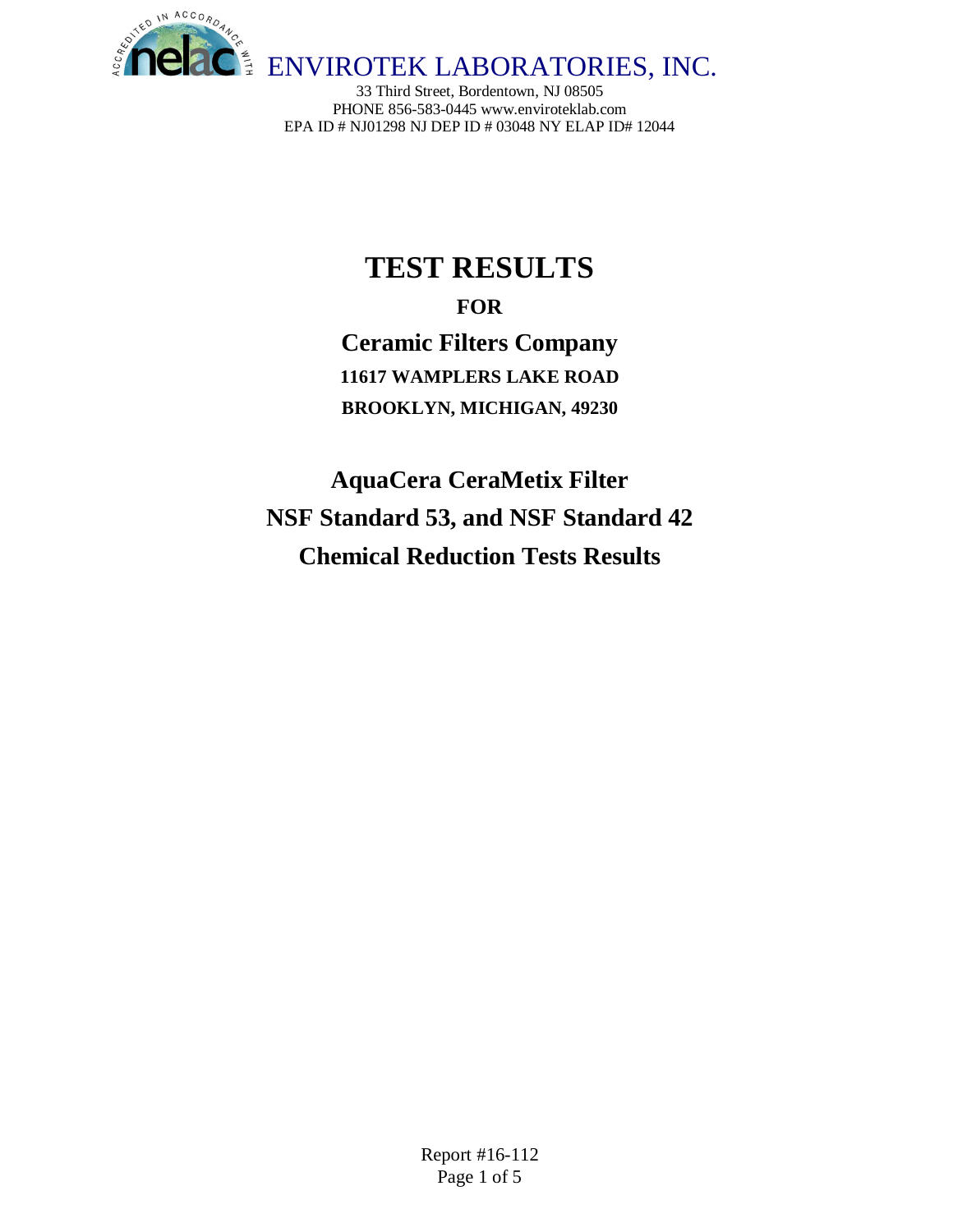

## **CERAMETIX FILTERED WATER TEST REPORT**

Report # 16-112 (AquaCera CeraMetix Filter) Report Date: 04/09/2016 Customer Name: Ceramic Filters Company

| <b>Drinking Water Contaminant</b>         | <b>Influent Water</b> | <b>CeraMetix Filter Ststem Effluent</b> | $\frac{0}{0}$    |  |  |  |
|-------------------------------------------|-----------------------|-----------------------------------------|------------------|--|--|--|
| <b>Tested</b>                             | Concentration in µg/L | Concentration in µg/L                   | <b>Reduction</b> |  |  |  |
| Volatile Organic Contaminants µg/L        |                       |                                         |                  |  |  |  |
| Dichlorodifluoromethane                   | 80.2                  | 0.85                                    | 98.9             |  |  |  |
| Chloromethane                             | 80.2                  | 2.37                                    | 97.0             |  |  |  |
| Vinylchloride                             | 80.3                  | 0.54                                    | 99.3             |  |  |  |
| Bromomethane                              | 80.4                  | 1.51                                    | 98.1             |  |  |  |
| Chloroethane                              | 80.5                  | 0.79                                    | 99.0             |  |  |  |
| Trichlorofluoromethane                    | 81.2                  | 0.46                                    | 99.4             |  |  |  |
| 1,1-Dichloroethene                        | 83.2                  | 0.41                                    | 99.5             |  |  |  |
| Methylene Chloride                        | 81.2                  | 1.70                                    | 97.9             |  |  |  |
| trans-1,2-Dichloroehene                   | 86.2                  | 1.12                                    | 98.7             |  |  |  |
| <b>MTBE</b>                               | 80.4                  | 1.97                                    | 97.6             |  |  |  |
| 1.1-Dichlorethane                         | 79.2                  | 0.48                                    | 99.4             |  |  |  |
| cis-1.2-Dichloroethene                    | 170.2                 | 1.20                                    | 99.3             |  |  |  |
| 2,2-Dichloropropane                       | 79.2                  | 0.62                                    | 99.2             |  |  |  |
| Bromochloromethane                        | 79.5                  | 0.74                                    | 99.1             |  |  |  |
| Chloroform                                | 80.1                  | 0.73                                    | 99.1             |  |  |  |
| Carbon Tetrachloride                      | 78.4                  | 0.46                                    | 99.4             |  |  |  |
| 1,1,1-Trichloroethane                     | 84.1                  | 0.75                                    | 99.1             |  |  |  |
| 1,1-Dichloropropene                       | 79.4                  | 3.84                                    | 95.2             |  |  |  |
| Benzene                                   | 81.2                  | 0.67                                    | 99.2             |  |  |  |
| 1,2-Dichloroethane                        | 88.2                  | 2.82                                    | 96.8             |  |  |  |
| Trichloroethene                           | 180.4                 | 4.19                                    | 97.7             |  |  |  |
| Dibromomethane                            | 79.6                  | 0.89                                    | 98.9             |  |  |  |
| 1,2-Dichloropropane                       | 80.2                  | 1.23                                    | 98.5             |  |  |  |
| Bromodichloromethane                      | 80.1                  | 0.32                                    | 99.6             |  |  |  |
| cis-1,3-Dichloropropene                   | 52.3                  | 1.14                                    | 97.8             |  |  |  |
| Toluene                                   | 78.2                  | 0.42                                    | 99.5             |  |  |  |
| trans-1,3-Dichloropropene                 | 79.8                  | 0.57                                    | 99.3             |  |  |  |
| Tetrachloroethene                         | 79.2                  | 0.22                                    | 99.7             |  |  |  |
| 1,1,2-Trichloroethane                     | 150.4                 | 1.74                                    | 98.8             |  |  |  |
| Chlorodibromomethane                      | 80.4                  | 0.32                                    | 99.6             |  |  |  |
| 1,3-Dichloropropane                       | 79.2                  | 0.78                                    | 99.0             |  |  |  |
| Ethylbenzene                              | 88.2                  | 0.55                                    | 99.4             |  |  |  |
| Chlorobenzene                             | 77.2                  | 0.30                                    | 99.6             |  |  |  |
| 1,1,1,2-Tetrachloroethane                 | 79.2                  | 0.39                                    | 99.5             |  |  |  |
| m-Xylene                                  | 70.1                  | 0.32                                    | 99.5             |  |  |  |
| o-Xylene                                  | 70.1                  | 0.37                                    | 99.5             |  |  |  |
| Styrene                                   | $\overline{80.1}$     | 2.33                                    | 97.1             |  |  |  |
| <b>Bromoform</b>                          | 80.1                  | 0.32                                    | 99.6             |  |  |  |
| Isopropylbenzene                          | 80.2                  | 1.84                                    | 97.7             |  |  |  |
| n-Propylbenzene                           | 80.4                  | 0.82                                    | 99.0             |  |  |  |
| Bromobenzene                              | 80.3                  | 0.51                                    | 99.4             |  |  |  |
| 1,1,2,2-Tetrachloroethane                 | 81.4                  | 0.20                                    | 99.7             |  |  |  |
| 1,3,5-Trimethylbenzene                    | 80.2                  | 0.54                                    | 99.3             |  |  |  |
|                                           | 80.2                  |                                         | 99.6             |  |  |  |
| 2-Chlorotoluene<br>1,2,3-Trichloropropane | 80.5                  | 0.36                                    | 99.4             |  |  |  |
| Dichlorodifluoromethane                   | 81.2                  | 0.45<br>0.68                            | 99.2             |  |  |  |
|                                           | 80.5                  |                                         |                  |  |  |  |
| Chloromethane<br>Vinylchloride            | 80.2                  | 0.59<br>2.24                            | 99.3<br>97.2     |  |  |  |
| Bromomethane                              | 80.3                  |                                         | 99.4             |  |  |  |
| Chloroethane                              | 80.5                  | 0.50<br>0.47                            | 99.4             |  |  |  |
|                                           |                       |                                         |                  |  |  |  |
| Trichlorofluoromethane                    | 80.4                  | 0.34                                    | 99.6             |  |  |  |
| 1,1-Dichloroethene                        | 40.5                  | 0.28                                    | 99.3             |  |  |  |
| Methylene Chloride                        | 80.2                  | 0.69                                    | 99.1             |  |  |  |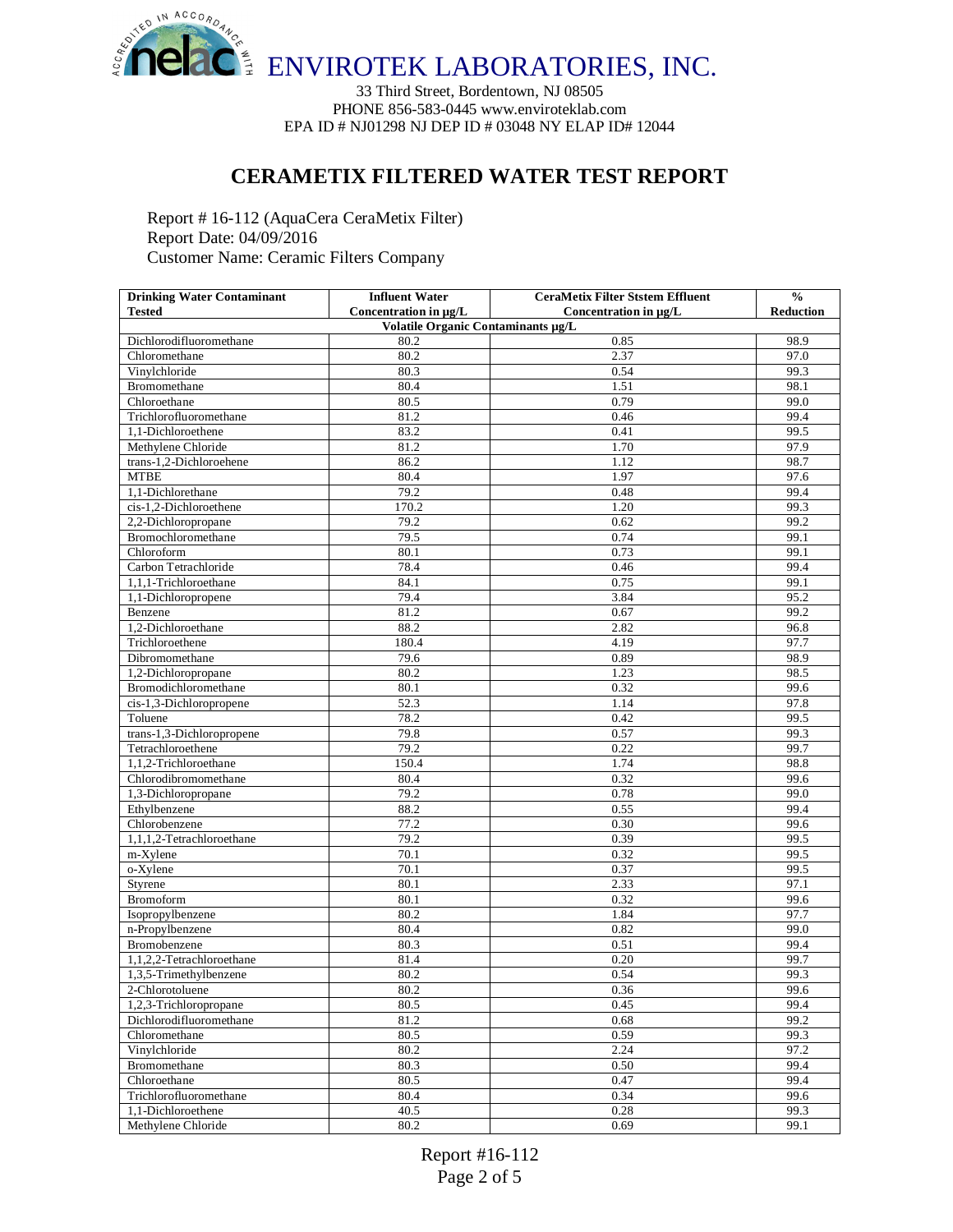

| <b>Drinking Water Contaminant</b> | <b>Influent Water</b>              | CeraMetix Filter System Effluent | $\frac{0}{0}$    |
|-----------------------------------|------------------------------------|----------------------------------|------------------|
| <b>Tested</b>                     | Concentration in ug/L              | Concentration in µg/L            | <b>Reduction</b> |
|                                   | Volatile Organic Contaminants µg/L |                                  |                  |
| trans-1,2-Dichloroehene           | 80.2                               | 0.45                             | 99.4             |
| 4-Chlorotoluene                   | 81.2                               | 0.68                             | 99.2             |
| tert-Butylbenzene                 | 80.5                               | 0.59                             | 99.3             |
| 1,2,4-Trimethylbenzene            | 80.2                               | 2.24                             | 97.2             |
| sec-Butylbenzene                  | 80.3                               | 0.50                             | 99.4             |
| 4-Isopropyltoluene                | 80.5                               | 0.47                             | 99.4             |
| 1,3-Dichlorobenzene               | 80.4                               | 0.34                             | 99.6             |
| 1,4-Dichlorobenzene               | 40.5                               | 0.28                             | 99.3             |
| n-Butylbenzene                    | 80.2                               | 0.69                             | 99.1             |
| 1,2-Dichlorobenzene               | 80.2                               | 0.45                             | 99.4             |
| Hexachlorobutadiene               | 44.2                               | 0.19                             | 99.6             |
| $1,2,4$ -Trichlorobenzene         | 160.2                              | 1.81                             | 98.9             |
| Naphthalene                       | 80.2                               | 0.69                             | 99.1             |
| 1,2,3-Trichlorobenzene            | 80.3                               | 1.10                             | 98.6             |
|                                   | Heavy Metal Contaminants µg/L      |                                  |                  |
| Aluminum                          | 200                                | 2.13                             | 98.9             |
| Antimony                          | 6.0                                | 0.18                             | 97.0             |
| Arsenic                           | 302                                | 14.60                            | 95.2             |
| Beryllium                         | 50                                 | 0.94                             | 98.1             |
| <b>Bismuth</b>                    | 50                                 | 0.94                             | 98.1             |
| Cadmium                           | 30                                 | 0.29                             | 99.0             |
| Chromium                          | 304                                | 1.70                             | 99.4             |
| Copper                            | 3010                               | 14.93                            | 99.5             |
| Iron                              | 3020                               | 63.18                            | 97.9             |
| Lead                              | 148                                | 1.93                             | 98.7             |
| Manganese                         | 1010                               | 24.69                            | 97.6             |
| Mercury                           | 6.0                                | 0.04                             | 99.4             |
| Nickel                            | 100                                | 0.70                             | 99.3             |
| Selenium                          | 104                                | 0.81                             | 99.2             |
| Zinc                              | 104                                | 0.81                             | 99.2             |
|                                   | Pesticide Contaminants µg/L        |                                  |                  |
| $4,4'$ -DDD                       | 50.2                               | 1.2                              | 97.6             |
| $4,4'$ -DDE                       | 50.1                               | 1.5                              | 97.0             |
| $4.4'$ -DDT                       | 50.2                               | 1.3                              | 97.4             |
| Alachlor                          | 39.2                               | 0.9                              | 97.7             |
| Aldrin                            | 50.2                               | 1.4                              | 97.2             |
| Alpha-BHC                         | 49.8                               | 0.8                              | 98.4             |
|                                   | 50.1                               | 1.2                              | 97.6             |
| Ametryn<br>Atraton                | 51.3                               | 1.3                              | 97.5             |
|                                   | 9.1                                | 1.4                              | 84.6             |
| Atrazine<br>Beta-BHC              | 49.2                               | 1.5                              | 97.0             |
| <b>Bromacil</b>                   | 51.2                               |                                  | 98.4             |
| Carbofuran                        | 80.2                               | 0.8<br>1.8                       | 97.8             |
|                                   | 40.1                               |                                  | 95.5             |
| Chlordane                         |                                    | 1.8                              |                  |
| Chlorneb                          | 51.2<br>49.5                       | 1.4<br>1.2                       | 97.3<br>97.6     |
| Chlorobenzilate                   |                                    |                                  |                  |
| Chlorothalonil                    | 50.1                               | 0.9                              | 98.2             |
| Chlorprophane                     | 51.5                               | 1.8                              | 96.5             |
| Chlorpyrifos                      | 51.4                               | 1.2                              | 97.7             |
| Cyanizene                         | 51                                 | 1.4                              | 97.3             |
| Delta-BHC                         | 50.1                               | 1.2                              | 97.6             |
| Dichlorvos                        | 50.1                               | 1.2                              | 97.6             |
| Dieldrin                          | 49.4                               | 1.3                              | 97.4             |
| Diphenamid                        | 51.2                               | 1.1                              | 97.9             |
| Disulfoton                        | 50.1                               | 0.6                              | 98.8             |
| Endosulfan Sulfate                | 51.1                               | 0.5                              | 99.0             |
| Endrin                            | 6.2                                | 0.8                              | 87.1             |
| Endrin Aldehide                   | 51.2                               | 0.5                              | 99.0             |
| Endrin Ketone                     | 52.1                               | 0.6                              | 98.8             |
| Endusulfan I                      | 49.8                               | 0.7                              | 98.6             |
| Endusulfan II                     | 50.2                               | 0.5                              | 99.0             |
| Ethoprop                          | 50.2                               | 0.6                              | 98.8             |
| Fenamiphos                        | 51.2                               | 0.5                              | 99.0             |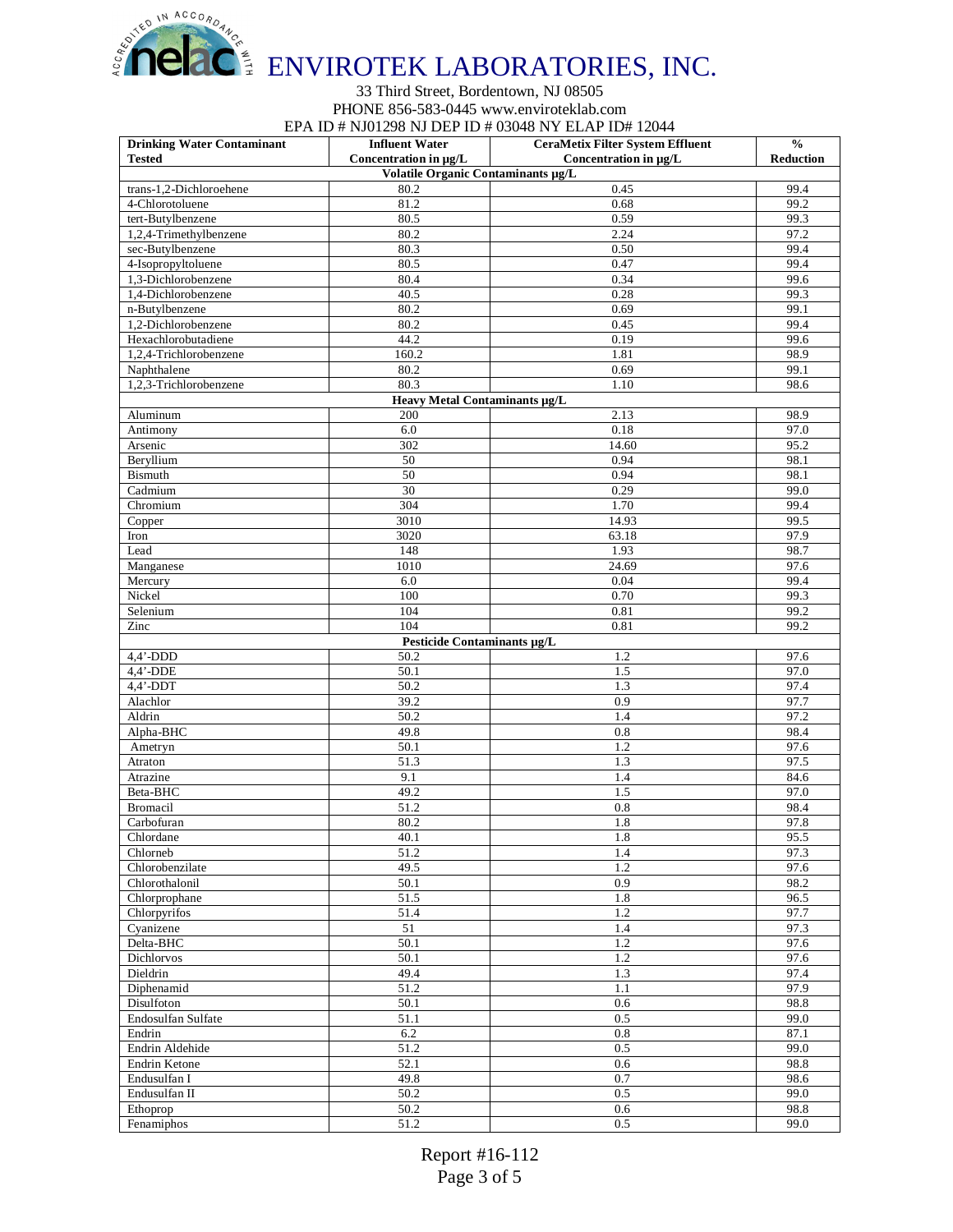# ENVIROTEK LABORATORIES, INC.

### 33 Third Street, Bordentown, NJ 08505 PHONE 856-583-0445 www.enviroteklab.com EPA ID # NJ01298 NJ DEP ID # 03048 NY ELAP ID# 12044

| <b>Drinking Water Contaminant</b>                     | <b>Influent Water</b>          | $2.11 \text{ m}$ $\frac{100012}{201000100}$ $\frac{10000000001}{2000000000}$<br><b>CeraMetix Filter System Effluent</b> | $\frac{0}{0}$ |
|-------------------------------------------------------|--------------------------------|-------------------------------------------------------------------------------------------------------------------------|---------------|
| <b>Tested</b>                                         | Concentration in µg/L          | Concentration in µg/L                                                                                                   | Reduction     |
|                                                       | Pesticide Contaminants µg/L    |                                                                                                                         |               |
| Fenarimol                                             | 50.2                           | 0.6                                                                                                                     | 98.8          |
| Fluoridone                                            | 51.4                           | 0.8                                                                                                                     | 98.4          |
| Gamma-BHC (Lindane)                                   | 2.2                            | 0.8                                                                                                                     | 63.6          |
| Glyphosate                                            | 790                            | 0.9                                                                                                                     | 99.9          |
| Heptachlor                                            | 81.1                           | 0.7                                                                                                                     | 99.1          |
| Heptachlor Epoxide<br>Methoxychlor                    | 4.2<br>120                     | 0.8<br>1.2                                                                                                              | 81.0<br>99    |
| Molinate                                              | 50.2                           | 0.9                                                                                                                     | 98.2          |
| PCB's                                                 | 10.2                           | 0.5                                                                                                                     | 95.1          |
| Prometron                                             | 50.2                           | 0.6                                                                                                                     | 98.8          |
| Simazine                                              | 12.3                           | 0.5                                                                                                                     | 95.9          |
| Toxaphene                                             | 15.2                           | 0.5                                                                                                                     | 96.7          |
|                                                       | Semivolatile Contaminants µg/L |                                                                                                                         |               |
| Acenaphthylene                                        | 50.2                           | 1.2                                                                                                                     | 97.6          |
| Anthracene                                            | 50.1                           | 1.4                                                                                                                     | 97.2          |
| Benz[a]anthracene                                     | 52.4                           | 1.5                                                                                                                     | 97.1          |
| Benzo[b]fluoranthene                                  | 50.4                           | 1.3                                                                                                                     | 97.4          |
| Benzo[k]fluoranthene                                  | 50.1                           | 1.2                                                                                                                     | 97.6          |
| Benzo[a]pyrene                                        | 51.4                           | 1.4                                                                                                                     | 97.3          |
| Benzo[g,h,i]perylene                                  | 50.2                           | 1.1                                                                                                                     | 97.8          |
| Butylbenzylphthalate                                  | 50.5                           | 1.2                                                                                                                     | 97.6          |
| Carboxin                                              | 50.2                           | 1.2                                                                                                                     | 97.6          |
| 2-Chlorobiphenyl                                      | 50.7                           | 1.1                                                                                                                     | 97.8          |
| Chrysene                                              | 52.1                           | 0.9                                                                                                                     | 98.3          |
| Cycloate                                              | 52.4                           | 1.2                                                                                                                     | 97.7          |
| Dacthal (DCPA)                                        | 51.2                           | 1.1                                                                                                                     | 97.9          |
| Diazinon                                              | 52.4                           | 1.2                                                                                                                     | 97.7          |
| Dibenz[a,h]anthracene                                 | 51.4                           | 1.3                                                                                                                     | 97.5          |
| Di-n-Butylphthalate                                   | 50.1                           | 1.5                                                                                                                     | 97.0          |
| 2,3-Dichlorobiphenyl                                  | 50.4                           | 1.4                                                                                                                     | 97.2          |
| Diethylphthalate                                      | 48.5                           | 1.6                                                                                                                     | 96.7          |
| Di(2-ethylhexyl)adipate                               | 50.1                           | 1.2                                                                                                                     | 97.6          |
| Di(2-ethylhexyl)phthalate                             | 52.1                           | 1.6                                                                                                                     | 96.9          |
| Dimethylphthalate                                     | 50.1                           | 1.2                                                                                                                     | 97.6          |
| <b>EPTC</b>                                           | 51.2                           | 1.7                                                                                                                     | 96.7          |
| Fluorene                                              | 51.4                           | 1.2                                                                                                                     | 97.7          |
| 2,2', 3,3', 4,4', 6-Heptachlorobiphenyl               | 51.3                           | 1.2                                                                                                                     | 97.7          |
| Hexachlorobenzene                                     | 48.7                           | 1.3                                                                                                                     | 97.3          |
| 2,2', 4,4', 5,6'-Hexachlorobiphenyl                   | 50.8                           | 1.5                                                                                                                     | 97.0          |
| Hexachlorocyclohexane, alpha                          | 51.2                           | 1.2                                                                                                                     | 97.7          |
| Hexachlorocyclohexane, beta                           | 51.2                           | 1.3                                                                                                                     | 97.5          |
| Hexachlorocyclohexane, delta                          | 51.2                           | 1.2                                                                                                                     | 97.7          |
| Hexachlorocyclopentadiene                             | 50.2                           | 1.3                                                                                                                     | 97.4          |
| Hexazinone                                            | 50.5                           | 1.3                                                                                                                     | 97.4          |
| Indeno[1,2,3,c,d] pyrene                              | 49.2<br>51.4                   | 1.4                                                                                                                     | 97.2          |
| Isophorone                                            |                                | 1.6                                                                                                                     | 96.9          |
| Merphos<br>Methyl Paraoxon                            | 51.2<br>51.1                   | $1.8\,$<br>1.2                                                                                                          | 96.5<br>97.7  |
| Norflurazon                                           | 51.3                           | 1.2                                                                                                                     | 97.7          |
| $2,2$ ', $3,3$ ', $4,5$ ', $6,6$ '-Octachlorobiphenyl | 50                             | 1.2                                                                                                                     | 97.6          |
| Pebulate                                              | 50.2                           | 1.5                                                                                                                     | 97.0          |
| 2,2', 3', 4,6'-Pentachlorobiphenyl                    | 49.5                           | 1.4                                                                                                                     | 97.2          |
| Pentachlorophenol                                     | 50.1                           | 1.1                                                                                                                     | 97.8          |
| Phenanthrene                                          | 50.5                           | 1.3                                                                                                                     | 97.4          |
| cis-Permethrin                                        | 50.1                           | 1.2                                                                                                                     | 97.6          |
| trans-Permethrin                                      | 49.5                           | 1.3                                                                                                                     | 97.4          |
| Prometon                                              | 51.2                           | 1.5                                                                                                                     | 97.1          |
| Prometryn                                             | 51                             | 0.9                                                                                                                     | 98.2          |
| Pronamide                                             | 49.8                           | 0.8                                                                                                                     | 98.4          |
| Propachlor                                            | 50.4                           | 0.9                                                                                                                     | 98.2          |
| Propazine                                             | 50.1                           | 0.8                                                                                                                     | 98.4          |
| Triademefon                                           | 49.9                           | 0.9                                                                                                                     | 98.2          |
| 2,4,5-Trichlorobiphenyl                               | 49.5                           | 1.6                                                                                                                     | 96.8          |